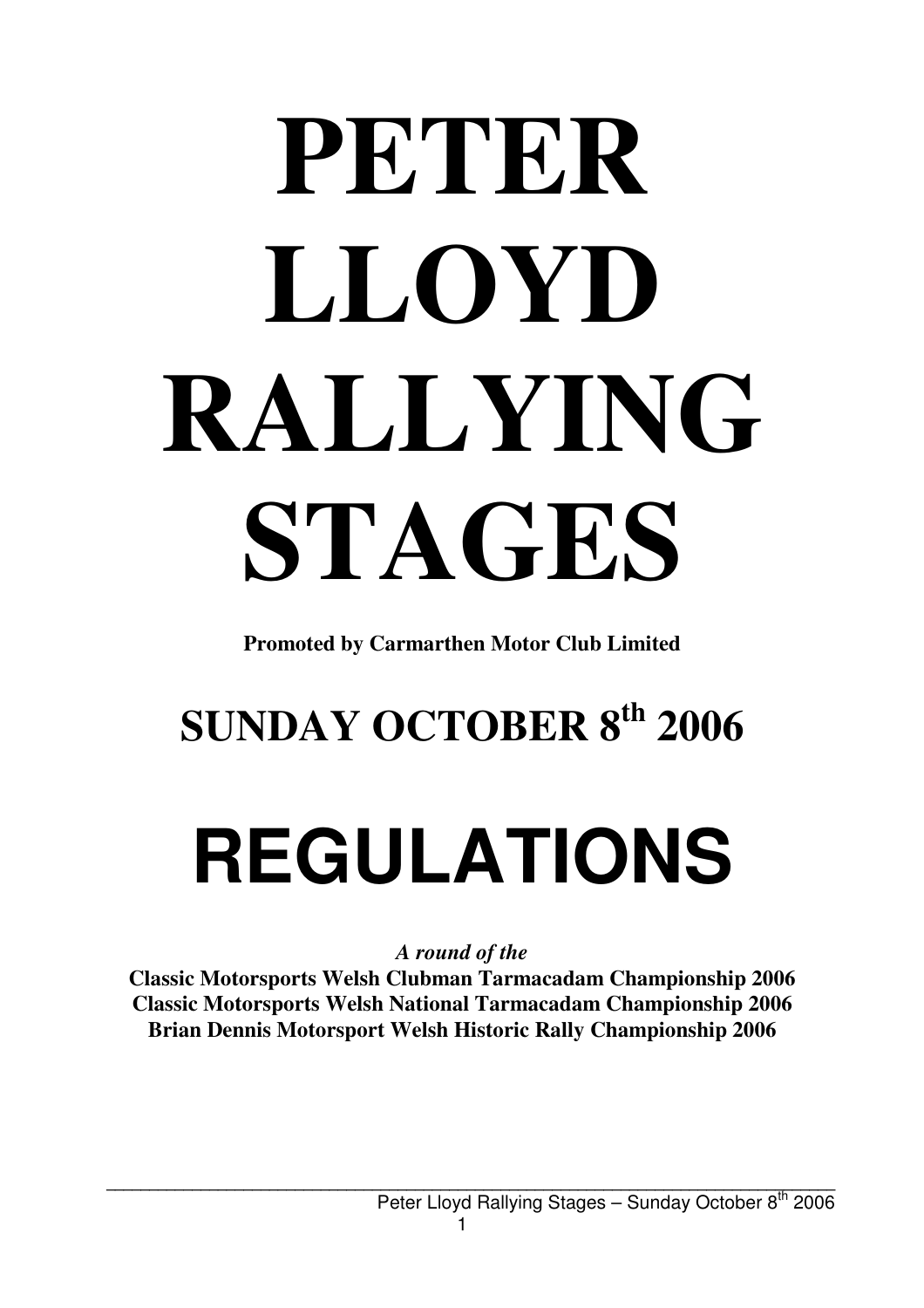#### **PETER LLOYD RALLYING STAGES 2006**

#### **SUPPLEMENTARY REGULATIONS**

#### **1. ANNOUNCEMENT**

Carmarthen Motor Club Ltd will organise a National B permit Stage Rally on Sunday 8<sup>th</sup> October 2006.

#### **2. JURISDICTION**

The meeting will be held under the General Regulations of The Royal Automobile Club Motor Sports Association Ltd (MSA) (incorporating the provisions of the International Sporting Code of the FIA), these Supplementary Regulations and any written instructions that the organising club may issue.

#### **3. AUTHORISATION**

MSA Permit Number t.b.a.

#### **4. ELIGIBILITY**

The event is open to:

- (a) All fully elected members of the organising club.
- (b) All fully elected members of clubs within the W.A.M.C.
- (c) All fully elected members of clubs within the A.S.W.M.C.
- (d) Contenders of the championship listed under SR5.

Competition Licences (National B status or higher), club membership cards and Championship Registration card(s) (if applicable) will be inspected at signing-on.

#### **5. CHAMPIONSHIPS**

The event is a qualifying round of the following championships:

- (a) Classic Motorsports Welsh Clubman Tarmacadam Championship 2006 (15/2006)
- (b) Classic Motorsports Welsh National Tarmacadam Championship 2006 (16/2006)
- (c) Brian Dennis Motorsport Welsh Historic Rally Championship (12/2006)

#### **6. SCRUTINEERING AND SIGNING-ON**

Scrutineering and signing-on will take place at The Welsh Motorsports Centre at Pembrey on Sunday  $8<sup>th</sup>$  October 2006 between 07.00 and 09.00. Any competitor not signed on one hour before his start time may be excluded. First car starts at 09.30.

Competing cars do not require road fund licences. MOT Certificates (if applicable) and Registration Documents must be available for inspection at scrutineering.

#### **7. ROUTE**

Cars will start at 30 second intervals.

The event will comprise at least 50 miles in approximately 6 special stages on private property in the form of concrete and tarmac surface roads at the Welsh Motorsport Centre at Pembrey. Each stage may contain up to 100 metres of unsurfaced roads. These stages will be timed to an accuracy of less than 1 minute in accordance with K30.2.

The event will start and finish at the Welsh Motorsport Centre at Pembrey (159/396 033).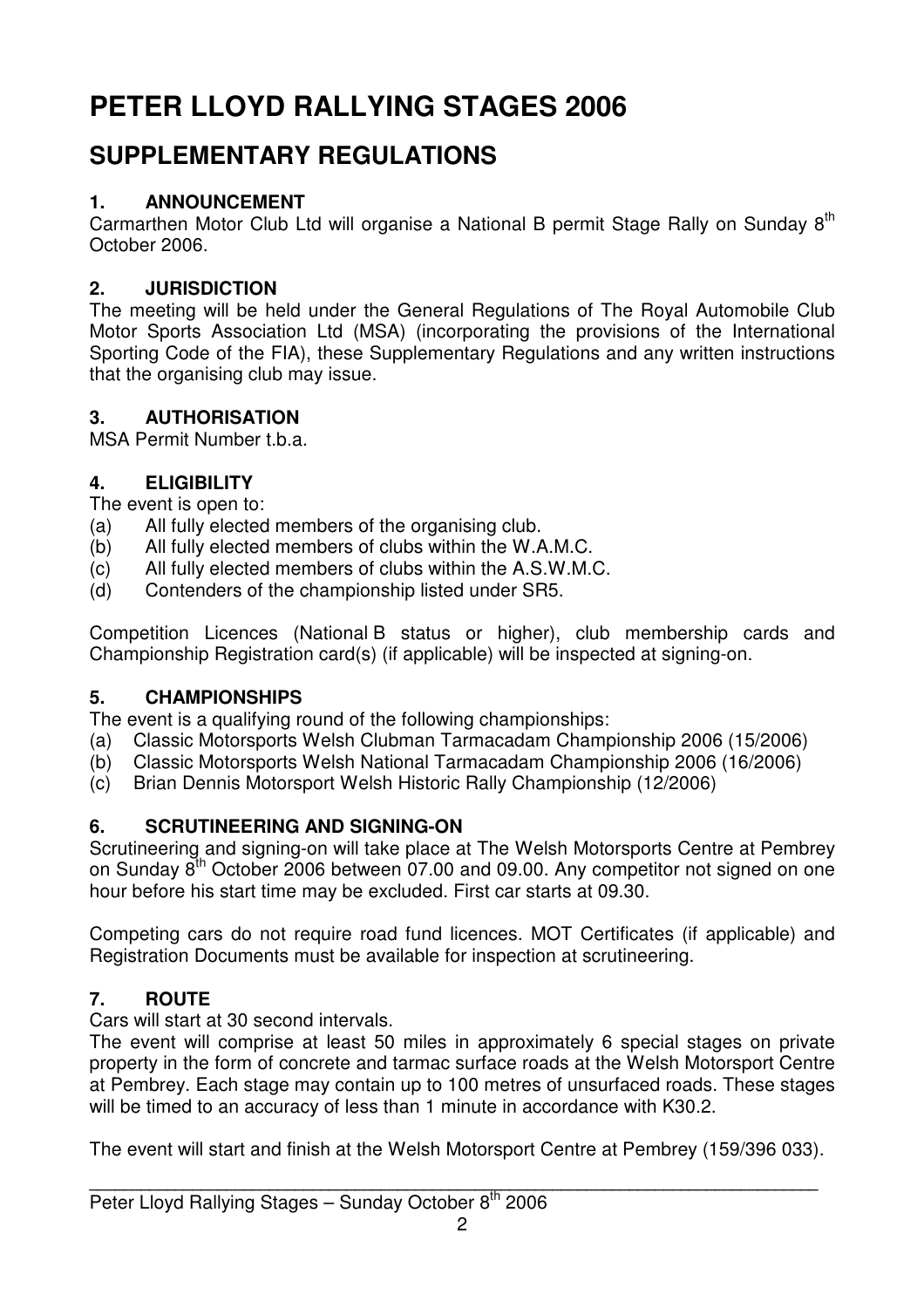#### **8. CLASSES**

The event will consist of 7 classes as follows:

- Class 1 Cars up to 1400 cc.
- Class 2 Cars 1401 to 1600 cc.<br>Class 3 Cars 1601 to 2000 cc v
- Cars 1601 to 2000 cc with normally aspirated 4 cylinder 8 valve engines and 2 wheel drive.
- Class 4 Cars 1601 to 2000 cc not complying with class 3.
- Class 5 Cars 2001 cc and over.
- Class 6 Road rally cars as defined in the rules of the 2006 Welsh Clubman Tarmacadam Championship.
- Class 7 Historic rally cars complying with K37.10 to K37.12

All forced induction engined cars, will be subject to an equivalency factor of 1.7 times the cubic capacity of the engine in determining the capacity class of the car concerned.

#### **9. TROPHY RALLY**

A trophy class will run over stages 5 and 6, and will be open to any competitor who retires on stages 1 to 4, subject to the car being re-scrutineered and permission being granted by the Clerk of the Course. There will be no awards given in this class as it is intended purely to give those who retire early in the event to have an opportunity to give their car a run.

#### **10. AWARDS**

Awards will be presented as follows: 1st overall **1st overall** Awards for driver and co-driver 1st in each class **Awards** for driver and co-driver 2nd in each class **Awards for driver and co-driver** 2nd in each other and co-driver 3rd in each class and co-driver and co-driver and co-driver Best all ladies or mixed crew and co-driver and co-driver No crew may win more than one of the above awards.

#### **11. ENTRIES**

The entry list opens on publication of these regulations and closes on Friday  $29<sup>th</sup>$ September 2006. The entry fee is £180. All entries must be made on the official entry form and accompanied by the appropriate fee. Entry places may not be reserved by telephone.

The Entries Secretary of the Meeting to whom all entries must be sent is Ryland James, Cartref, Bethlehem Road, Pwll Trap, St Clears, Carmarthenshire, SA33 4AN (Tel & Fax: 01994 230966 or E-mail Rylandjms@aol.com). Please restrict any telephone calls to between 1800 and 2100.

The maximum entry for the meeting is 90 plus 10 reserves. The minimum is 40. The minimum for each class is 3. Should any of the above minimum figures not be reached, the organisers have the right to either cancel the meeting or amalgamate classes as necessary.

Entries will be selected on receipt.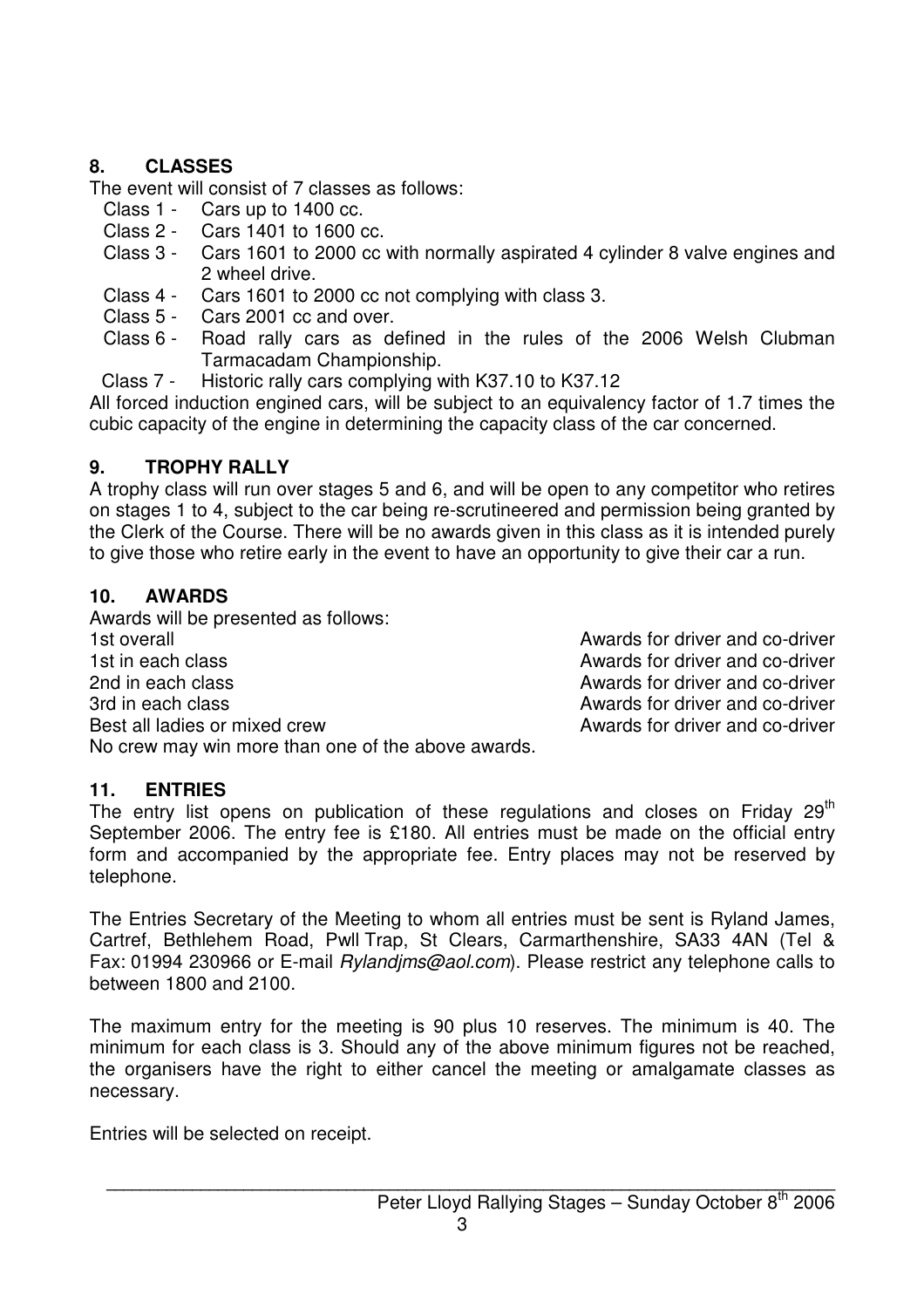Entries cancelled in writing before the closing date for entries will be entitled to a full refund less £20. Entries cancelled after the closing date will not be refunded unless the vacant place is filled by a reserve. The above procedure will also apply to reserves who will be notified as soon as possible of vacant places.

Final instructions and entry list will be posted to the crew member indicated on the entry form in the week prior to the event and will carry the same force as these regulations.

#### **12. OFFICIALS**

MSA Steward: T.B.A. Club Stewards: Ian Howells and Mike Kennett Clerk of the Course: Chris Long Tel: 01792 425416 Assistant Clerk of the Course: Mike Griffiths Tel: 01554 754421(H) Secretary of the Meeting: John Butler-Jenkins, 3 Porth-y-Plas, Llanstephan Road, Carmarthen, SA31 3PW. Tel:01267 232601(H) Entries Secretary: Ryland James Tel: 01994 230966 (H) Chief Marshal: Clive Morris MSA Scrutineers: Keith Morgan MSA Timekeeper: Gethin Rees Chief Medical Officer: Dr A. Stevenson Judges of Fact: To be displayed on official notice board Vehicle eligibility: Keith Morgan Environmental scrutineer: Andrew Blackburn Radio Co-ordinator & Safety Officer: Colin King Results Service: Amserwyr Modur Cymru

#### **13. RESULTS**

Provisional results will be published at the Welsh Motorsport Centre, Pembrey in accordance with B13.1(b) and any protest or appeal must be lodged in accordance with O5 and O6.

#### **14. DOCUMENTATION**

Entrants will be supplied with a Route diagrams and time cards at signing on. These documents will provide all the necessary information to enable competitors to comply with K32.

Competitors may be required to make up lateness at rest halts (K30.6)

#### **15. SERVICING**

Servicing is defined as work being carried out on the car by any person other than the competing crew, or the use of any parts or tools not carried in the competing car. There will be one service area where work may be carried out by the Service Crew of the competing car.

Crews may work unassisted on their own cars as described in K34.1.3.

#### **16. IDENTIFICATION**

Competitors will be identified by 9" high black numbers on a white background on both sides of the vehicle (not supplied). Competitors will be responsible for maintaining these identifications in a legible condition during the event and their removal after the event or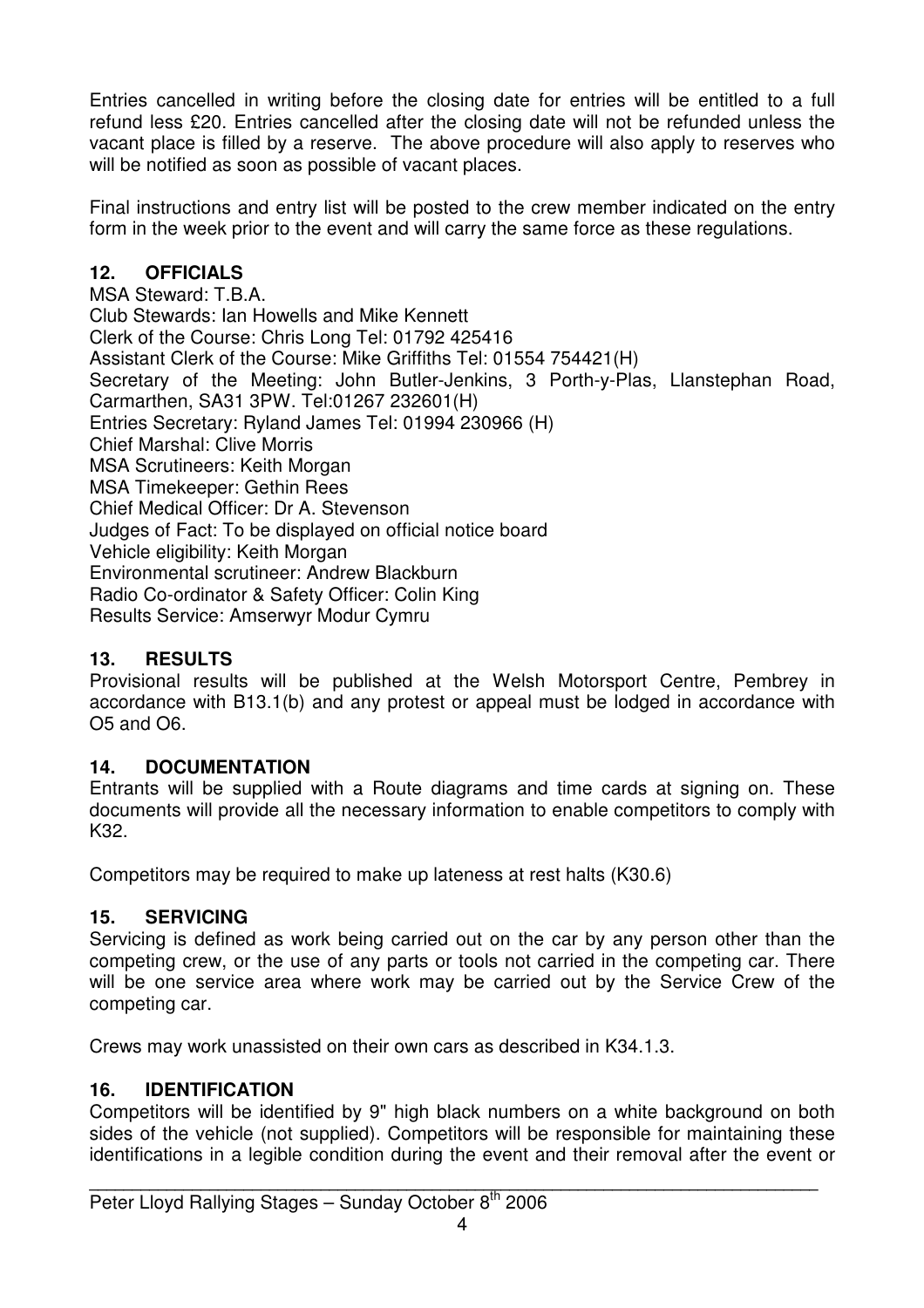upon retirement. Competitors will also identified by high visibility numbers supplied by the organisers **to be fixed on both rear side windows**.

#### **17. CONTROLS AND TIMING**

The event will be run using Target Timing (K30).

The rally will be divided into Road Sections and Special Stages.

All controls other than Passage Controls (PCs) and Route Checks will be Time Controls (TCs). Each road section will be allotted a Target Time based on approximately 28 mph average or less and a competitor can calculate his Due Time of arrival at any TC by adding his Target Time to his actual time of departure from the preceding TC. On any Road Section following a Special Stage three or four minutes extra will be allowed over the set average speed to account for any delays at the Special Stage Finish.

All Special Stages will have a Bogey Time set at 75 mph and a Target Time set at approximately 30 mph. Competitors will receive penalties as follows:-

- (i) Under Bogey Bogey Time
- (ii) Over Bogey under Target Actual Time Taken
- (iii) Over Target Target Time(No extra time penalties)

However, excess lateness taken over Target on Road Sections and Special Stages is cumulative and once lost cannot be regained.

When accumulated lateness between any two adjacent Main Controls exceeds the permitted maximum of 5 minutes a competitor will be excluded.

Should any recorded time not be legible or not appear authentic the organisers may use any means at their disposal to establish a time.

The following titles shall describe the various types of Time Controls: (See K28 for description of signs).

- (a) Main Controls (MC Signs 1 and 2)
- (i) Main controls will be situated at the Start and Finish of the Rally, immediately before and after any Rest Halt/Service Area, or at any other specified point.
- (ii) At an MC after a rest halt Competitors will restart at 30 second intervals in order of their arrival at the MC immediately preceding that halt.
- (iii) Each competitor will be given a due starting time from any MC and the difference between this time and his actual starting time will be counted towards exclusion for overall lateness. Also a time penalty will be applied.
- (iv) Competitors not excluded by reason of having accumulated more than the maximum allowed lateness will restart (subject to 16(a)(iii) above) from any MC with zero lateness, i.e. lateness is only accumulated between two adjacent MC's.
- (b) Special Stage Arrival Controls (SSA Signs 1 and 2) On arrival at SSA a competitor will receive an arrival time only when he is ready to start the stage (helmets on etc.). A competitor who is early may wait for his Due Time subject to K29.3. A provisional start time for the stage will be allocated in accordance with K30.4(k). He must then proceed immediately to the Start Line.
- (c) Special Stage Start Control (SSS Sign 3) At the SSS a Competitor will be given a start time for the Stage in hours, minutes and seconds and will normally coincide with the provisional time allocated at the arrival control. Once a competitor has clocked in at an SSA the competitor must be ready to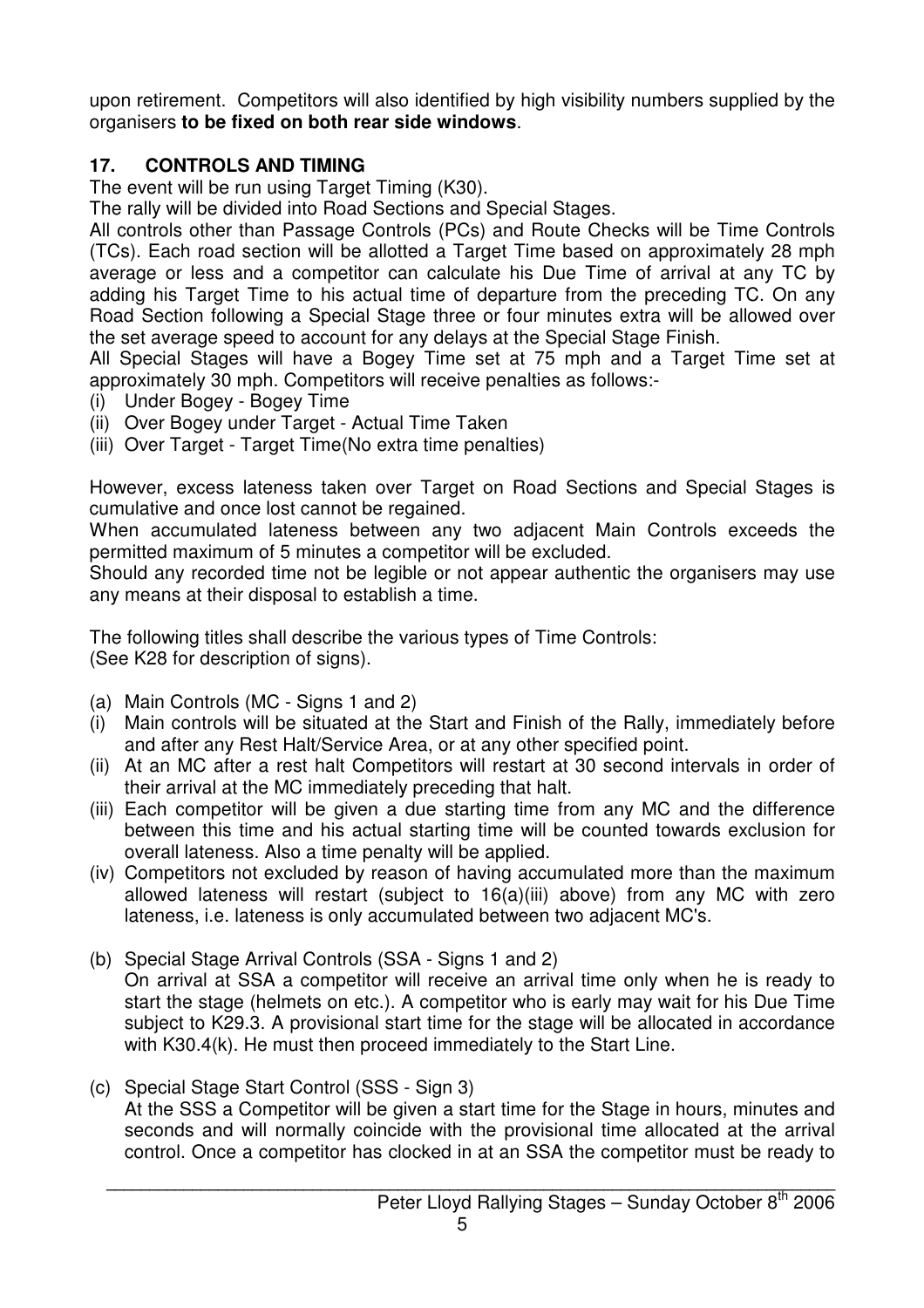start the stage except as laid down in K30.4(k). Notwithstanding regulation K25.12, the starting procedure for special stages shall be replaced by traffic lights in accordance with the following procedures and sequence. The The 30 second warning will not be given. With 15 seconds to go the Red light comes on. With 10 seconds to go the Red light stays on and the five Amber lights come on. With 5 seconds to go the Red light goes out. From 5 seconds to zero the Amber lights count down the last 5 seconds. At zero seconds the Green light comes on to signal go. The green light remains on for 5 seconds

 As each section is timed separately the time taken from SSA to SSS is Dead Time and delays are automatically allowed for. The control area between Sign 1 at the SSA and Sign 3 at the SSS will be parc ferme

(d) Special Stage Finish Control (SSF - Signs 4, 5 and 7)

 At the SSF a competitor will receive his finish time in hours, minutes and seconds. This time in hours and minutes will be his start time for the following Road Section. Any competitor who fails to stop at the STOP Line must not, under pain of exclusion, reverse to the stop line, but must return on foot.

(e) Passage Control (PC)

 At certain points indicated in the Road Book the organisers may establish PCs in order to collect Time Cards from competitors or for other purposes. There will be no official times recorded at these controls, but a competitor failing to provide the necessary documents at any PC will be deemed not to have visited that control.

It is a competitor's responsibility to ensure that his times are correctly recorded and handed in when and where instructed. Once a time has been accepted by a Competitor NO FURTHER CLAIMS WILL BE ENTERTAINED. Any adjustment caused by a Timekeeper's error MUST be made at the Control in question.

Caution boards may be used to give advanced warning of hazards and will be sited in accordance with K28.9.

#### **18. PENALTIES**

Competitors will start with zero marks. Classification for the order of merit will be by reference to total marks lost, the winner being the competitor with the least total penalty.

Penalties will be as K31 except:

1) Not complying with a requirement of the Road Book or these SR's for which no other penalty is specified - 5 minutes

The following offences will carry a penalty of Exclusion from results:

- 2) Not reporting at or not providing proof of visiting a control or check
- 3) Servicing contrary to SR14
- 4) Contravention of K9, 35.4, 25.1, 25.3, 25.3.1, 25.3.2, 25.8, 25.9.1, 25.9.2.
- 5) Accumulated lateness (in excess of target time) between any two adjacent Main Controls of more than 5 minutes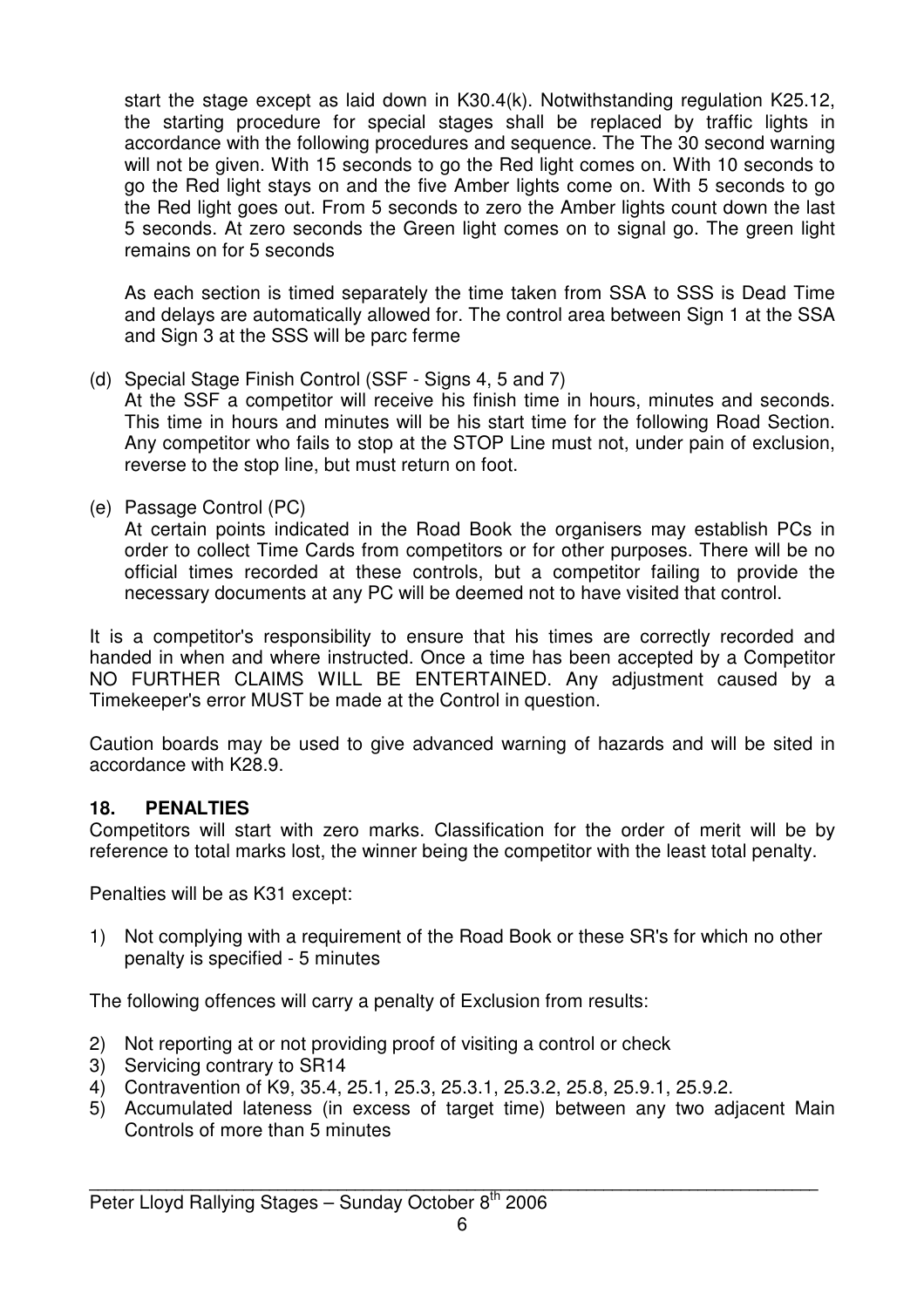To be classified as a finisher a car with its crew must complete the course without incurring the penalty of exclusion and hand in a completed damage declaration form with the final time card.

#### **19 G.R. MODIFICATION**

K9.1.3 - Either crew member may drive during the competition subject to both crew members holding licences to permit that person to drive.

K35.1 - See SR 17.

K30.4 (e) - Reduced to 5 minutes.

K29.1 - Controls will close 5 minutes after due time of arrival of last car

#### **20. TYRES**

All tyres used in Special Stage rallies shall comply with R2.

#### **21. DAMAGE DECLARATION**

Competitors will be required to complete and sign a report declaring that they have not been involved in any incident resulting in damage to private property or injury to persons or animals or alternatively giving details of any such incident where damage or injury has occurred. Any information given will not incur a penalty but failure to hand in a duly completed form will be penalised by exclusion (K35.4).

Competitors who do not report at the finish are required to forward the report to the Secretary within 72 hours of the event, unless they have been involved in an incident in which case details must be given to the organisers the same day. Competitors who fail to reply will be penalised by a fine of £100.00 (K35.4.1).

#### **22. JUDGES OF FACT AND DRIVING STANDARDS OBSERVERS**

Judges of Fact and Driving Standards Observers may be appointed by the organisers and will be on duty to observe and report upon any competitor considered to be in contravention of the regulations for the event in accordance with C11, C13, K24.2.11 and 12. Details of Judges of Fact will be displayed at signing-on.

#### **23. DRIVING ON THE RACE CIRCUIT WITH DEFLATED TYRES ETC**

Under the conditions our contract of hire for the venue with B.A.R.C. Pembrey Ltd no competitor with a deflated tyre or mechanical problems likely to cause damage to the race circuit is to enter any part of the circuit forming part of a Special Stage. Any competitor who breaches this condition may be reported to the Stewards of the Meeting who may impose a penalty of exclusion from the event.

#### **24. RED FLAG PROCEDURE**

The Red Flag procedure as K24.2.7(b) will apply on all stages. All competition will cease on appearance of red flags and competitors should stop at the side of the road or track. They must not proceed until advised to do so by an official of the event.

#### **25. PROCEDURE ON ENCOUNTERING A MAJOR ACCIDENT**

Competitors are reminded of regulation K25: "Competitors must carry an A4 size white board with a red SOS on one side and OK on the other. In the case of an accident where urgent medical attention is required, where possible the red 'SOS' sign should be immediately displayed to the following cars and to any helicopter attempting to assist. **Any crew which has the red 'SOS' sign displayed to them or sees a car which has sustained a major accident where both crew members are seen inside the car but is**